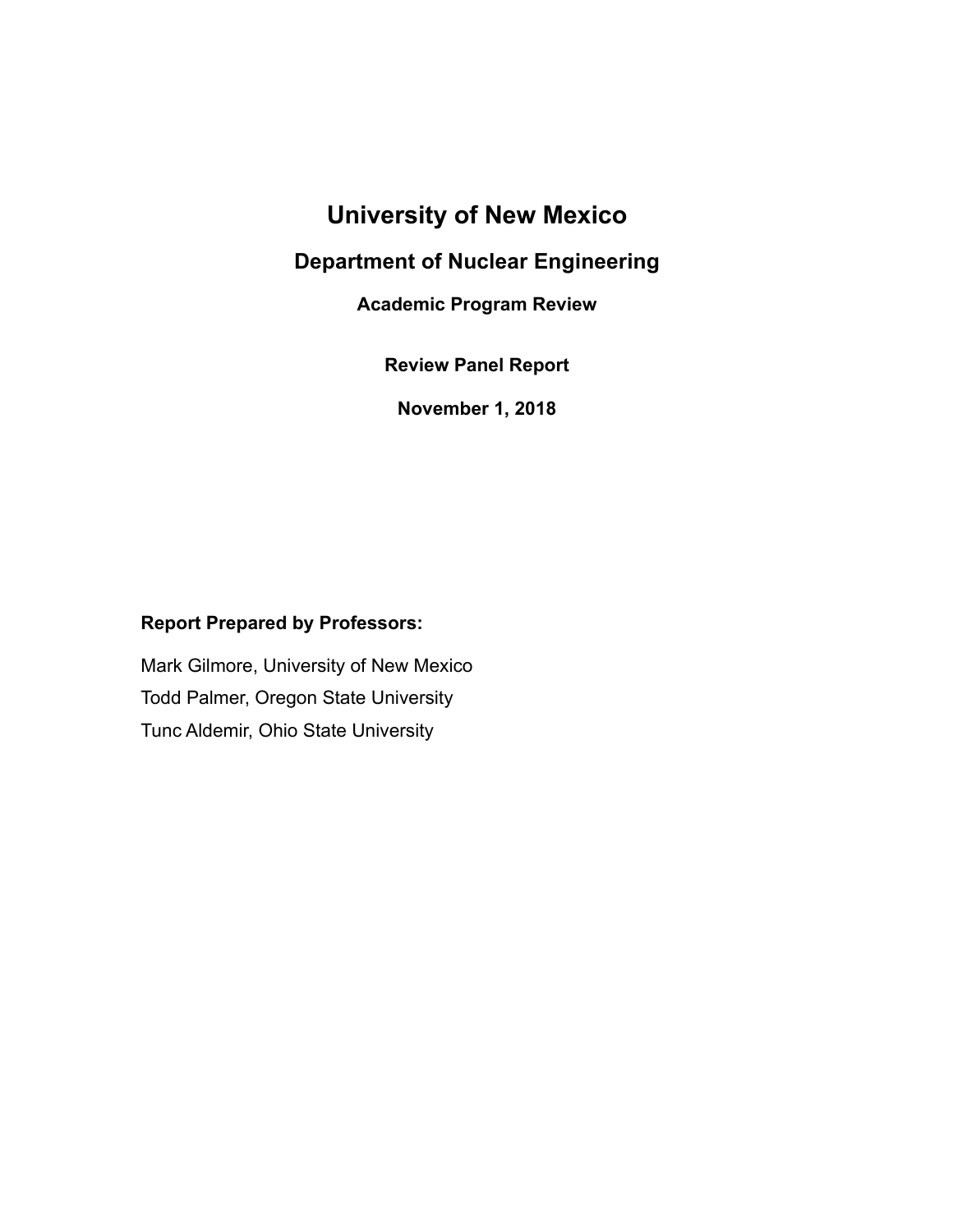# **Table of Contents**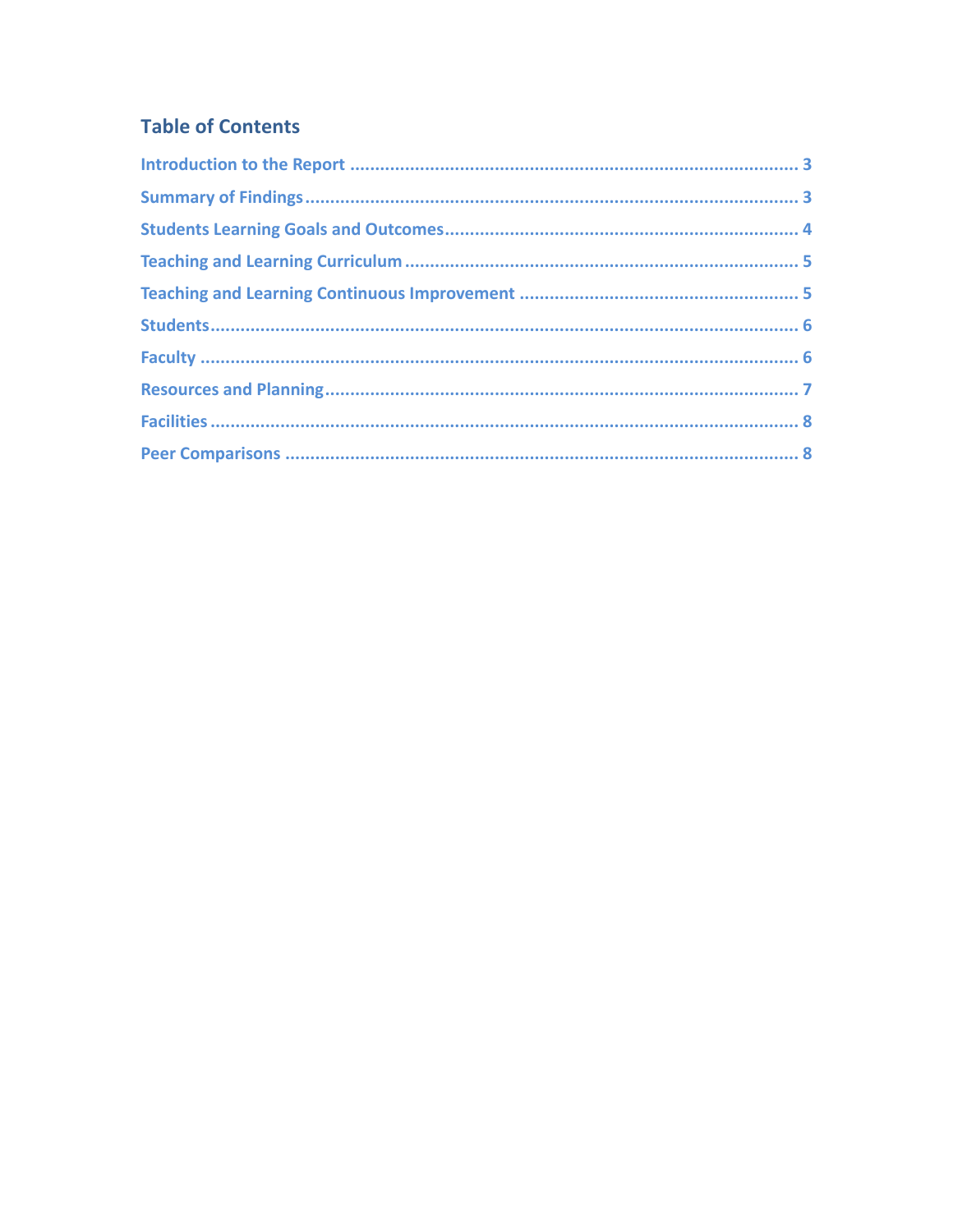### **Introduction to the Report**

This report is prepared based on the review of the Fall 2018 departmental self-study report and the results of site visit by the review panel, Professors Mark Gilmore (internal reviewer) Todd Palmer and Tunc Aldemir (external reviewers). This report follows the format provided by the Office of the Academic Affairs, and is consistent with the outbrief presentation delivered at the conclusion of the site visit on October 3, 2018. According to the instructions provided by the Office of Academic Affairs, this report should catalog the strengths and weaknesses of the nuclear engineering (NE) department (NED) at the University of New Mexico (UNM) without providing suggestions for remedies and or improvements. The contents of the report are organized according to the following sections:

- $\triangleright$  Summary of Findings
- Ø Students Learning Goals and Outcomes
- $\triangleright$  Teaching and Learning Curriculum
- $\triangleright$  Teaching and Learning Continuous Improvement
- $\triangleright$  Students
- $\triangleright$  Faculty
- $\triangleright$  Resources and Planning
- $\triangleright$  Facilities
- $\triangleright$  Peer Comparisons

### **Summary of Findings**

The overall findings are summarized below:

#### **Strengths:**

- The program leverages geographical and technical proximity to Sandia National Laboratory and Los Alamos National Laboratory.
- There is recent growth in undergraduate and graduate student populations.
- Recent faculty and instructor hires have demonstrated success.
- Facilities (office, instructional and research space) are new and top notch
- Support for continued growth of the program from the School of Engineering (SOE)

#### **Shortcomings:**

- The graduate program learning goals and outcomes are not as well-publicized, and available to students, as the those of the undergraduate program.
- Other than the SOE efforts, NED as a unit does not engage in significant undergraduate recruiting activities.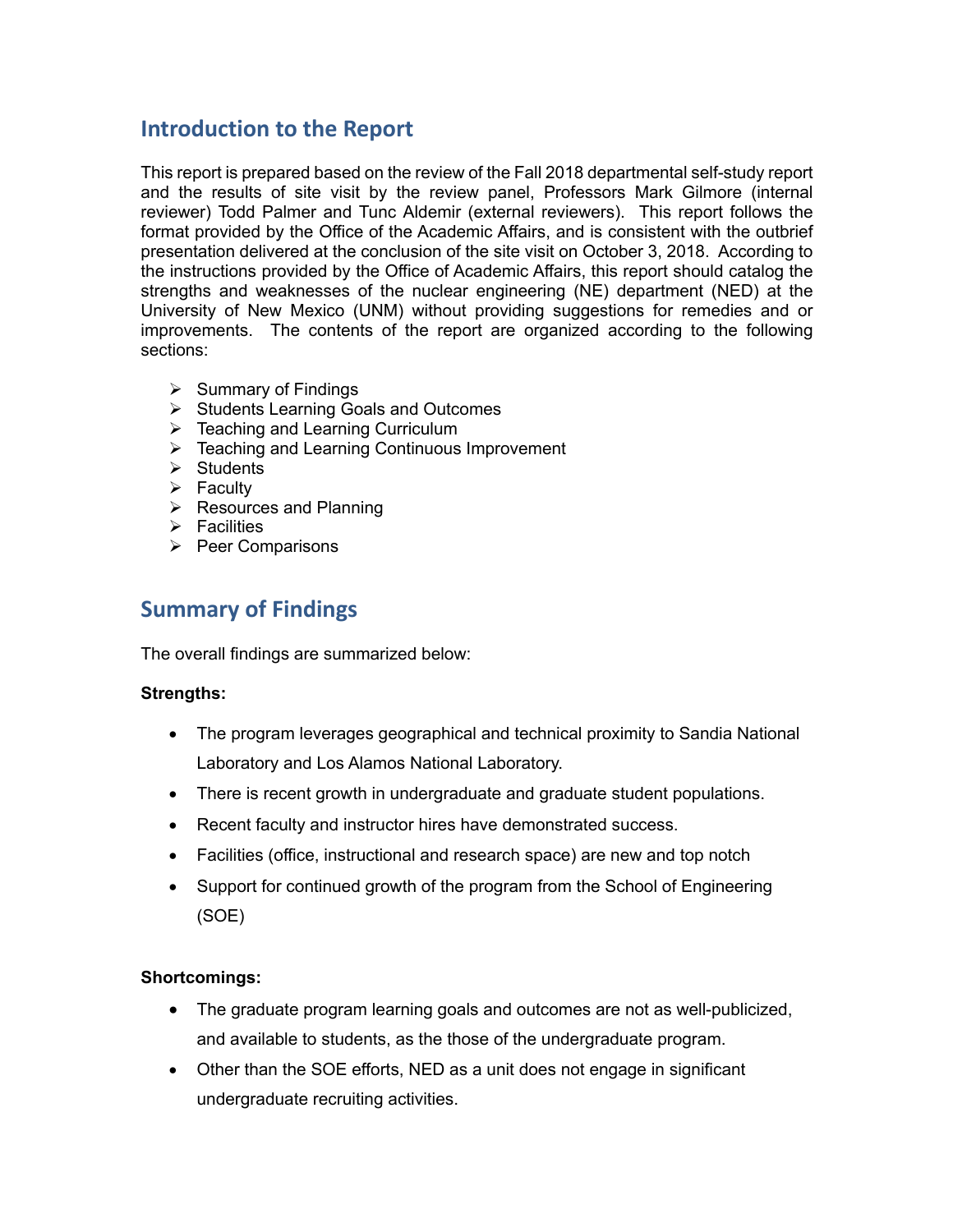- There is a significant risk of overburdening the NED's recently hired Lecturer with non-teaching responsibilities.
- NED engages in strategic planning activities but the process and outcomes are not well-described in the self-study.

### **Student Learning Goals and Outcomes**

#### **Overall Findings: Met (M)**

**Strengths:** In 2014, NED separated from the Department of Chemical Engineering to become its own department, increasing its stature within the U.S. academic community and its ability to recruit high-quality faculty and students. The significance and value of the NED, because of its proximity to two major U.S. national nuclear laboratories and other state industry, is well-recognized by the SOE and the university. It is clear that the NED educational and research mission and outcomes serves the state, its industries, national laboratories, the nation and the world.

The learning goals of the NED undergraduate program are clearly mapped into University's mission statement, are well-defined and are well-publicized. The assessment process for the student learning outcomes are in line with the ABET accreditation process. NED has had several cycles of successful accreditation. In addition to the feedback from students and faculty members, NED receives valuable input from alumni and industrial board members. NED also engages in strategic planning activities during faculty meetings and annual faculty retreats with periodic input from their industrial advisory board. This continuous improvement loop has led to changes in academic offerings and departmental structure, with specific examples including the impact of their most recent ABET accreditation and the 2009 APR.

**Shortcomings:** The graduate program learning goals and outcomes are not as wellpublicized as the those of the undergraduate program. They are not readily available from the NED website, nor is there a graduate handbook available for download that contains this information for graduate students.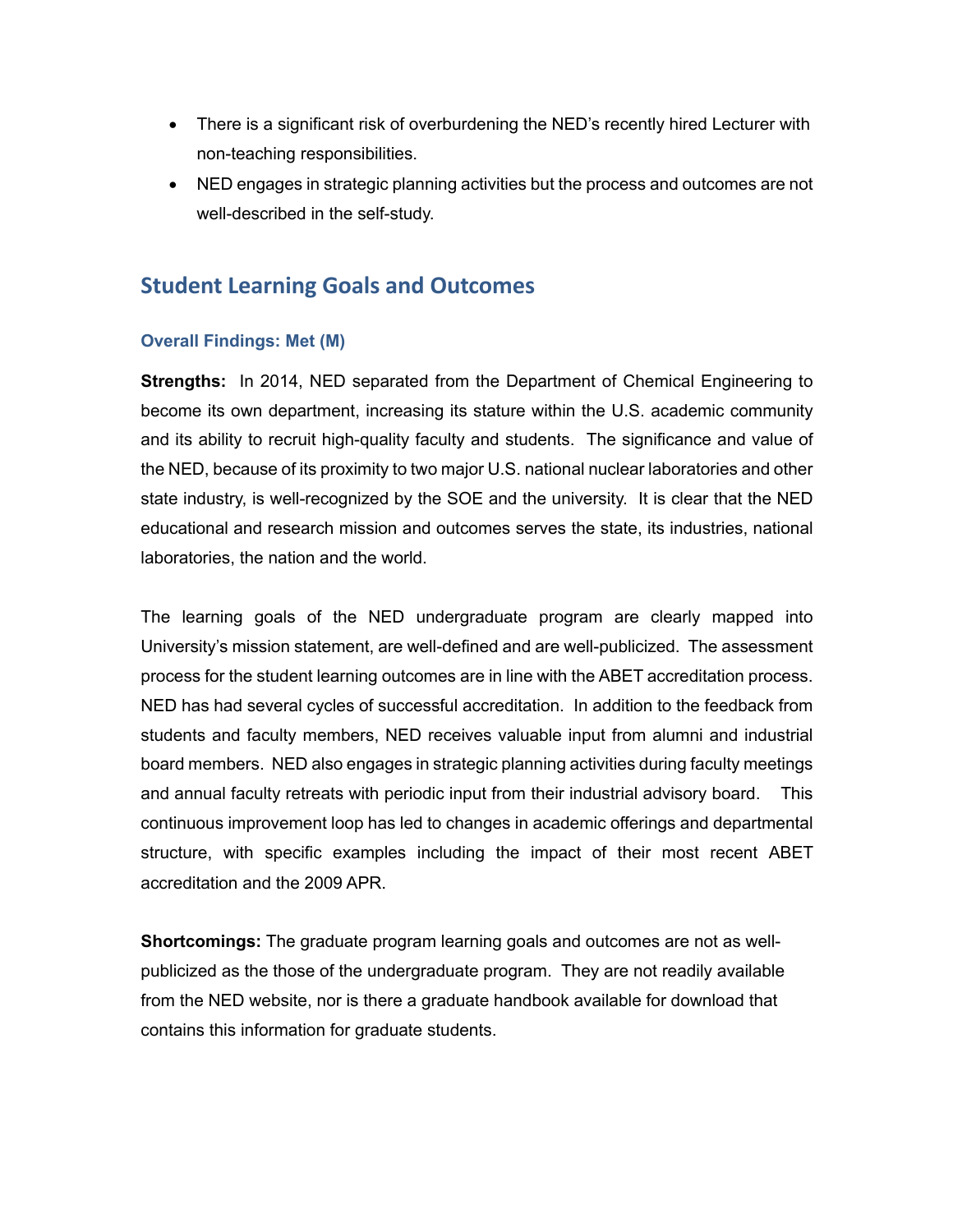## **Teaching and Learning Curriculum**

#### **Overall Findings: Met (M)**

**Strengths:** While the 124 credit hours (CH) required to obtain the BS degree in Nuclear Engineering is greater than the university minimum of 120 CH, the self-study provides a thoughtful justification for the additional 4 CH based on the multidisciplinary nature of the nuclear engineering discipline. NED has several important curricular collaborations with other units at UNM including Medical Physics, Civil Engineering and Chemical and Biological Engineering. NED has a healthy and well-documented distance (video/online) delivery of curriculum and utilizes a learning management system. The hiring of a person dedicated to the advising of both undergraduate and graduate students has addressed an ABET-identified deficiency, and is clearly impacting the quality of the student experience and progression through the curriculum.

**Shortcomings**: None identified.

### **Teaching and Learning Continuous Improvement**

#### **Overall Findings: Met (M)**

**Strengths:** NED has been successful in assuring undergraduate student progression with quality educational outcomes as assessed by external ABET evaluation. The ABET evaluation process relies heavily on a continuous improvement model. The continuous improvement process used to assess Masters and PhD degree programs are thorough, address relevant skills and competencies, and are consistent with processes used throughout the SOE at UNM and at other universities. Assessment data are acquired in a manner similar to the assessment questionnaires for ABET. Changes are being made to the curriculum, primarily in the undergraduate program, and the impact of these changes is being measured. There is also evidence provided (in the self-study and in personal interactions at the site visit) that indicates that improvements are being made in the assessment processes themselves.

**Shortcomings:** None identified.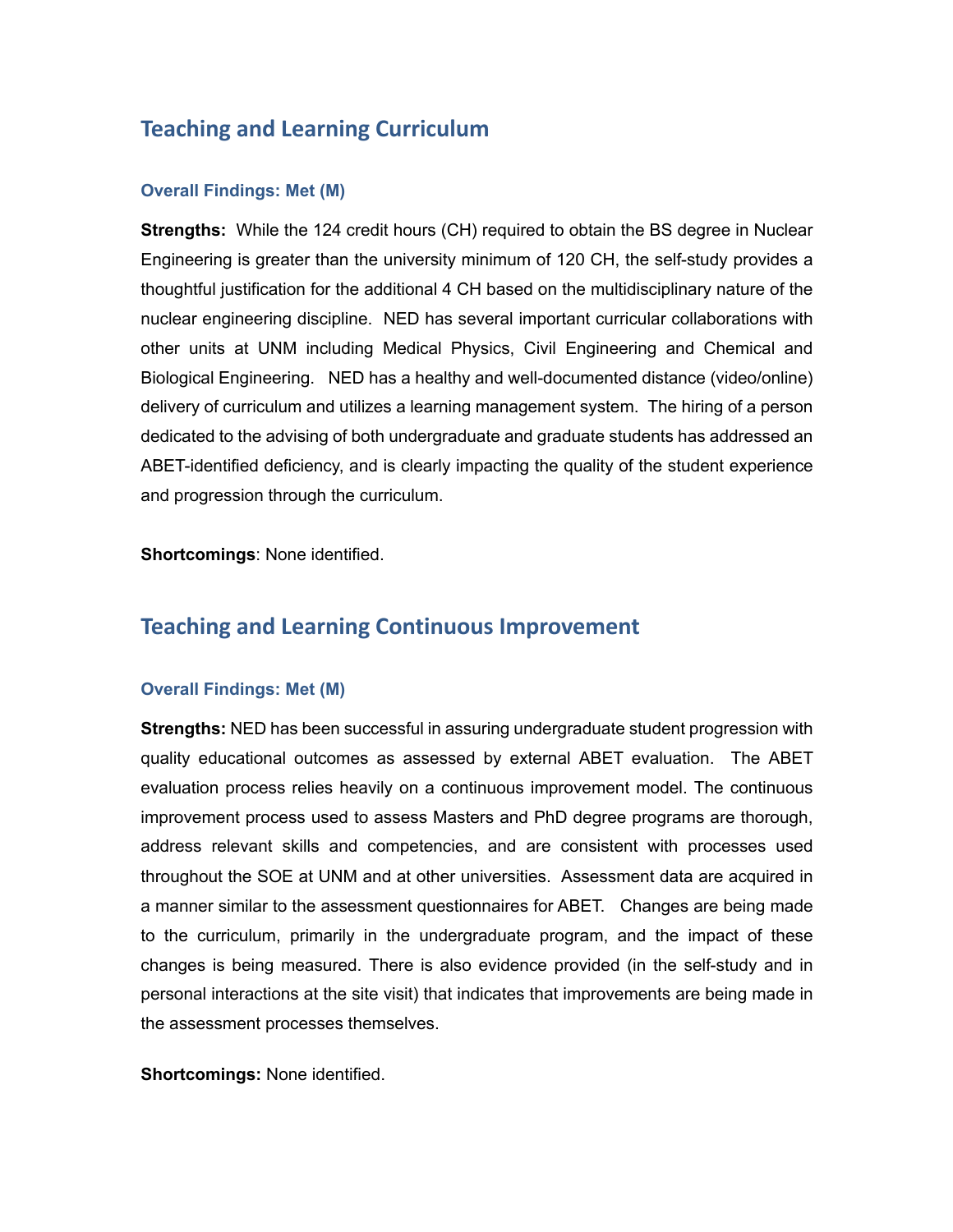### **Students**

#### **Overall Findings: Met (M)**

**Strengths:** Undergraduate enrollment is quite healthy with approximately 90 students in the NE major over the past two academic years. These numbers are impacted by changing the responsibility of the advising of pre-majors from the SOE to individual departments. Enrollments are healthy in comparison with peer institutions. In particular the graduate enrollments have increased with coordinated efforts through the SOE. The admission criteria and requirements for admission to the programs are provided on the departmental website. The self-study contains a well-documented analysis of enrollment, persistence/retention and graduation trends. Becoming a stand-along department is making and will continue to make a significant impact on student numbers, both in the undergraduate and graduate programs. The hiring of an Academic Advisor last year has been very impactful on student support, and helped the SOE to make school-wide changes to address previously communicated ABET evaluation concerns.

NED communicated plans to recruit high school students from SE New Mexico (with assistance from ESS) and to engage in broader recruiting efforts in the Western U.S. There is recognition that, though student enrollment trends are positive without significant recruiting efforts, modest recruiting could be beneficial.

**Shortcomings:** Other than the SOE efforts, NED as a unit does not engage in significant efforts to recruit undergraduate students. The self-study doesn't mention ongoing, and valued, NE-specific tutoring activities. These activities occur and were mentioned specifically by students at the site visit. The undergraduate advising process involves an academic (non-faculty) advisor and a faculty advisor. Students perceive that faculty advisor assignments cannot be changed based their preferences.

#### **Faculty**

#### **Overall Findings: Met (M)**

**Strengths:** NED is staffed by a well-qualified and accessible faculty providing high-quality research and teaching experience for students. The self-study describes the algorithm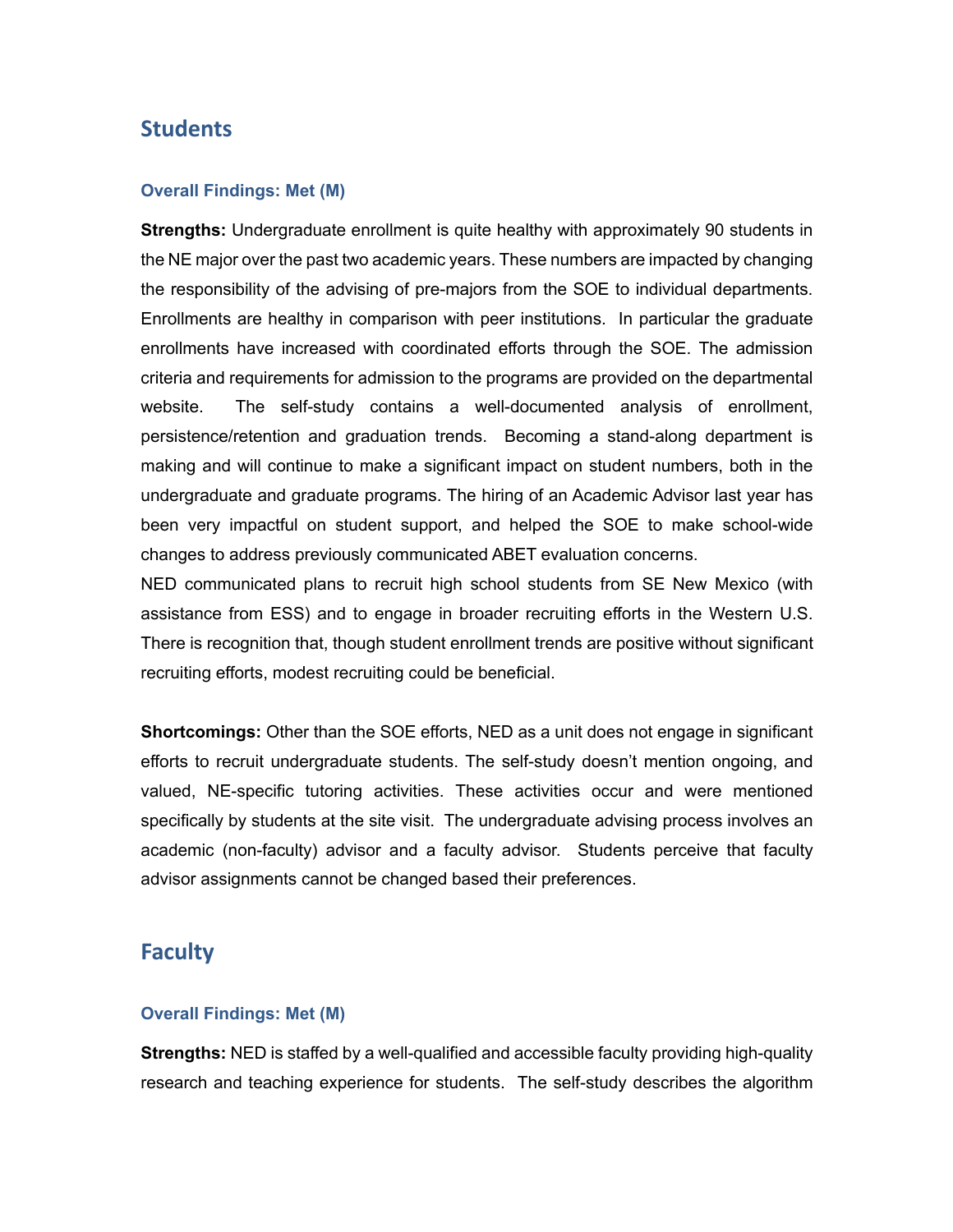used by NED leadership for the determination of teaching loads and it is sensible. Professional development activities for faculty include mentoring, access to services provided by the Center for Teaching and Learning and other faculty-specific opportunities, as detailed in meetings with faculty during the on-site visit. Faculty are winning competitively-awarded grants, writing peer-reviewed papers, presenting at prestigious conferences and filing patents. Junior faculty hires have been a particular bright spot in the past few years, creating a high-energy environment and increasing optimism about the future of the discipline and the NED. Faculty directly advise both undergraduate and graduate students, and the students recognize the value of this activity. NED has developed a realistic projection of future hiring, given budget realities for higher education in the state.

**Shortcomings:** There is a significant risk of overburdening NED's recently hired Lecturer with non-teaching responsibilities. One of the very successful recent junior faculty hires is leaving for a faculty position at an international university, which impacts ongoing research projects and graduate student support.

#### **Resources and Planning**

#### **Overall Findings: Met (M)**

**Strengths:** The self-study clearly describes the NED's fiscal situation and while the I&G budget doesn't cover all the salaries, NED functions very well. The NED faculty are quite research active, which provides additional funding to amplify the I&G investment. Sharing staff with the Department of Chemical and Biological Engineering creates efficiencies without sacrificing service to the either unit. Library resources are sufficient to meet the needs of students and faculty.

**Shortcomings:** Strategic planning activities occur in faculty retreats, during faculty meetings and during Industrial Advisory Board meetings, but the process and outcomes are not well-described in the self-study.